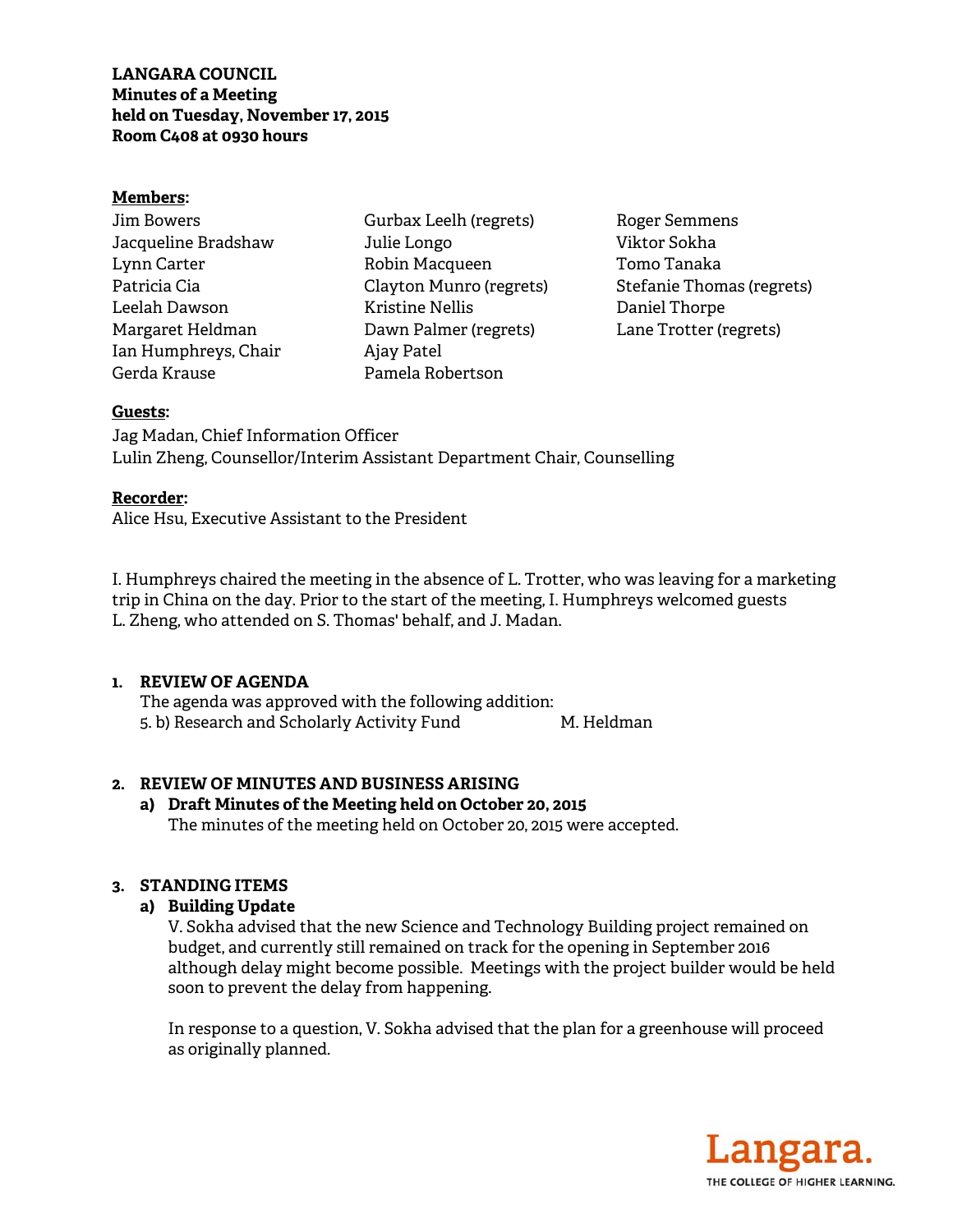# **b) IT Update**

#### **IT Governance and Advisory Committee**

J. Madan made a presentation on the IT Governance to revisit IT's 2014 vision and strategies, advise IT's current organization structure, show the alignments between IT's current key projects and the College's strategic priorities, and give an overview of the proposed IT Governance structure.

J. Madan noted that combining governance and advisory role in one committee would encourage long-term commitment. He asked that all Langara Council members to review the general terms and membership stated in the Langara IT Governance  $\&$ Advisory Committee (Proposed) Terms of Reference document distributed at the table, and think about whom they would like to recommend to join the Committee. The plan was to identify the members in the next two to three weeks and host the first Committee meeting by early December 2015.

I. Humphreys added that one of the things IT has been working on is to ensure the decision processes within IT are as transparent as possible. Implementing a governance structure with a Governance & Advisory Committee that includes representatives of constituency groups across the institution will help improve the decision process dramatically. It will also help people be more aware of the reason behind a decision.

In response to a request, J. Madan provided more details about the Essential Systems Stabilization & Security Enhancements (ESSSE) project IT is heavily engaged right now. He noted that ESSSE is a very large project and the focus is on reducing the risks to College operations and creating disaster recovery plans.

I. Humphreys added that the cost of the ESSSE project is dependent on the criteria set for recovery (i.e. how fast the College would like to be able to recover from a disaster). The shorter the down time we would like to achieve, the higher the cost would be.

#### **Email Migration Update**

J. Madan distributed a Briefing Note at the table that was originally prepared for the Senior Leadership Team on Langara Email Systems on October 28, 2015. He advised that the College currently supports three email platforms and was undergoing the progress to migrate all employees on to the Zimbra system. With the support and migration issues IT has been experiencing with the Zimbra system's provider, and the news that Microsoft's Canadian Data Centre will become available in 2016, IT has received supports from the Senior Leadership Team to move to Office-365 hosted by Microsoft. The migration to Office-365 is anticipated to complete by the end of August 2016 if there is no delay in accessing Microsoft's Canadian Data Centre. As a result, the Zimbra system's provider will restructure its contract with the College to continue supporting the College with archiving, which is its core competency.

Discussions ensued and members' questions were answered.

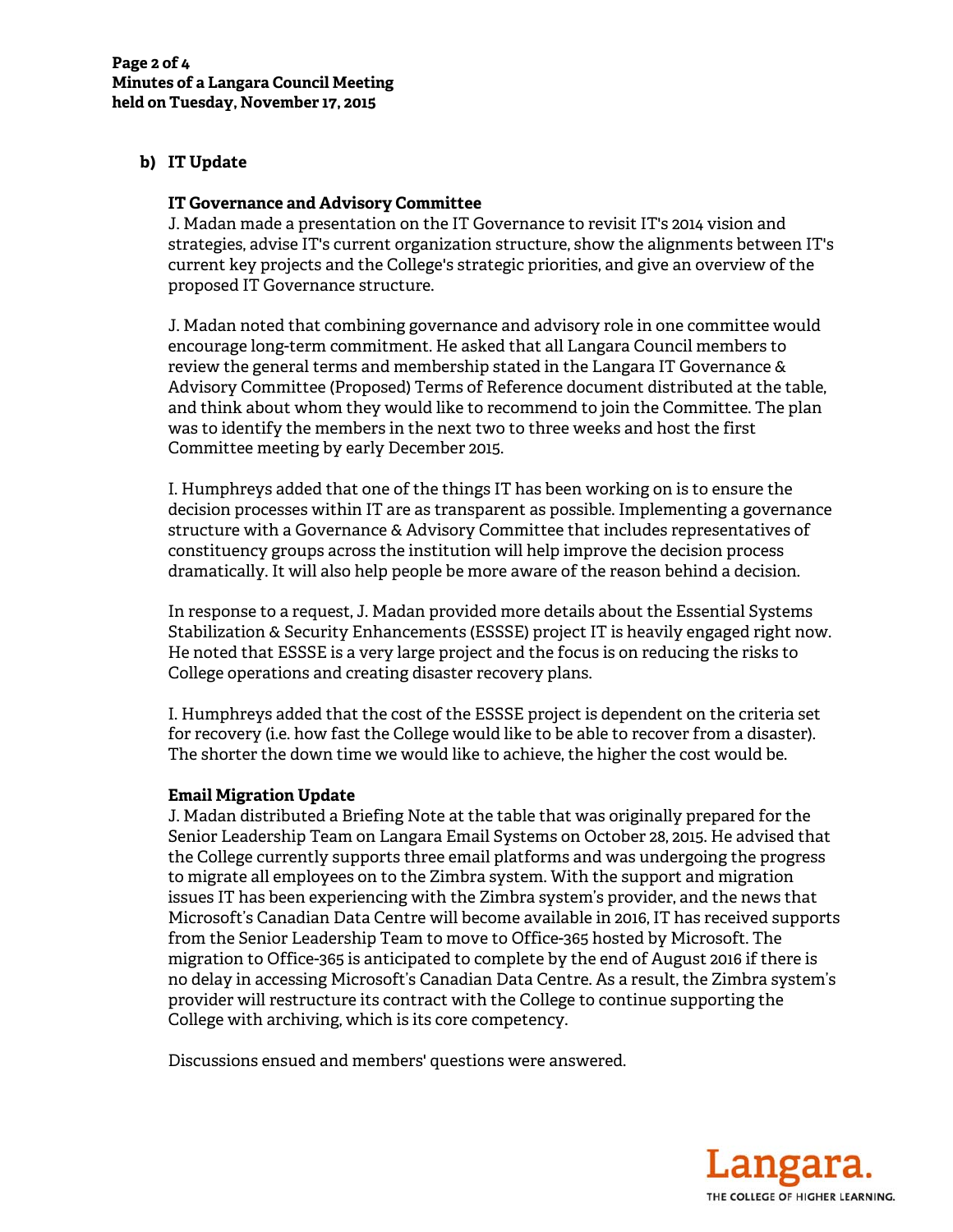#### **4. CURRICULUM ITEMS**

#### **a) Education Council Meeting held on October 20, 2015**

G. Krause referred to the summary report of the Education Council meeting held on October 20, 2015 attached to the agenda and highlighted the following:

- Latin American Studies added a new course: LAMS 1102 Trouble in Paradise: Environmental Issues in Latin America.
- Draft revisions of two policies E3001: Langara Scholarship Policy and E3002: Bursary Policy were reviewed by the Education Council. Further revisions were to be worked on by a committee and brought back to next Education Council meeting scheduled for November 17, 2015.
- Continuing Studies created several new certificate programs including Langara English for Academic Purposes (LEAP) being brought back as a complete program since it was discontinued and merged with Skills Training for English Proficiency (STEP) program in 2013; Medical Office Administrator program targeting a career area; and Punjabi Performing Arts Music Program and Punjabi Performing Arts Dance Program – both are first in BC and possibly in Canada as well.

I. Humphreys added that merging the LEAP program with the STEP program resulted in a loss of the College's FTE count. The FTE count is a complicated calculation and is one thing to bear in mind when creating a program.

The Education Council summary report for October 20, 2015 was received for information.

# **5. FOR INFORMATION**

# **a) President's Report**

In the absence of President Trotter, I. Humphreys advised Langara Council members to read through the President's Report attached to the agenda and pass on any questions to L. Trotter through A. Hsu.

# **b) Research and Scholarly Activity Fund**

M. Heldman advised that the Scholarly Activity Steering Committee is thrilled to announce that it now has a Research and Scholarly Activity Fund for faculty to engage in research and/or scholarly activities. The fund will be allocated to Spring/January 2016 semester. The Committee is currently accepting proposals and faculty who are interested in any aspect of scholarship are welcomed to apply. The Committee expects that once the project is complete, the faculty member will be in a good place to start seeking for external funding.

# **Other**

# **Fall 2015 Scholarship Café**

M. Heldman advised that Fall 2015 Scholarship Café would be held on Thursday, November 26, 2015 in the Cafeteria from 1:00 pm to 6:00 p.m. M. Heldman noted that this